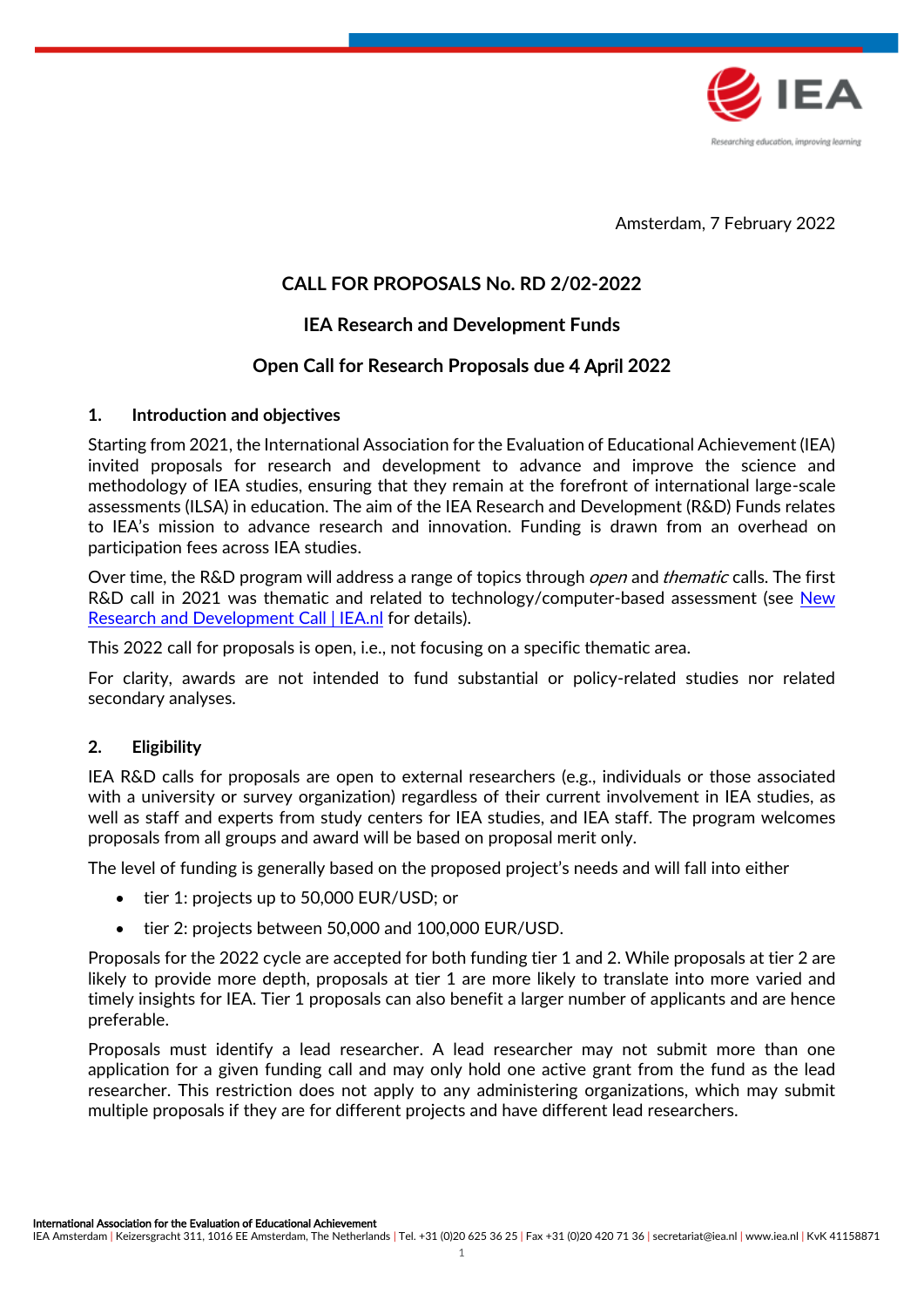All projects covered by the IEA R&D funds must:

- be based on rigorous, intellectually ambitious, and technically sound research that is relevant to the most pressing questions and opportunities in IEA's work on ILSA;
- be clearly related to methods and approaches that IEA uses in one or more of its studies, or related to those methods and approaches that would, in a forward-looking way, have the potential to significantly improve IEA's work in the future;
- propose specific approaches, innovations, and methods with a tangible outcome or recommendation that adds value to IEA studies and can be realistically implemented and used within the work of IEA; and
- must not be duplicative of work already ongoing at IEA.

Please note that proposals that fail to meet these criteria will not be considered.

IEA R&D projects should relate to one or more of the four major strands of the Technical Standards for IEA Studies (Martin, Rust, & Adams, 1999):

- designing, managing, and implementing IEA studies;
- developing data collection instruments;
- data collection and processing; and
- analyzing data and reporting results.

## **3. Thematic direction and possible topics**

This 2022 call for proposals is *open*, i.e., proposals are field-initiated and not related to a predefined topic, theme, design or method and the choice is up to the proposing researcher(s). This type of call is intended as an incentive to the research community and network to recommend changes, innovations and improvements to the IEA, based on the applicant's observation of IEA studies' designs and methodologies.

International large-scale assessments (ILSAs) in education have undergone foundational transformations in recent decades and many areas have seen substantial progress to better understand antecedents, processes and outcomes of education and their societal implications. This also applies to IEA and its current studies including, but not limited to, the mathematics, science, and reading assessments (TIMSS and PIRLS), the International Computer and Information Literacy Study (ICILS), and the International Civic and Citizenship Education Study (ICCS). <sup>1</sup>

A non-comprehensive set of sources on these advances and possible topics for this call include:

- Rutkowski, von Davier and Rutkowski (2013), who brought together recognized scholars in the field of large-scale assessment to describe technological and statistical advances;
- Bennet (2018), who describes the possible future of educational assessment, including what is likely to change and what is unlikely to do so;
- Johnson, Pennell, Stoop and Dorer (2018), who collate and illustrate advances across various areas of social science research in cross-cultural settings;
- Nilsen, Stancel-Piątak and Gustafsson (2022), who are collating overviews and current developments in education across a range of ILSAs in a living edition volume;

International Association for the Evaluation of Educational Achievement

<sup>&</sup>lt;sup>1</sup> For a full description see:<https://www.iea.nl/studies/ieastudies>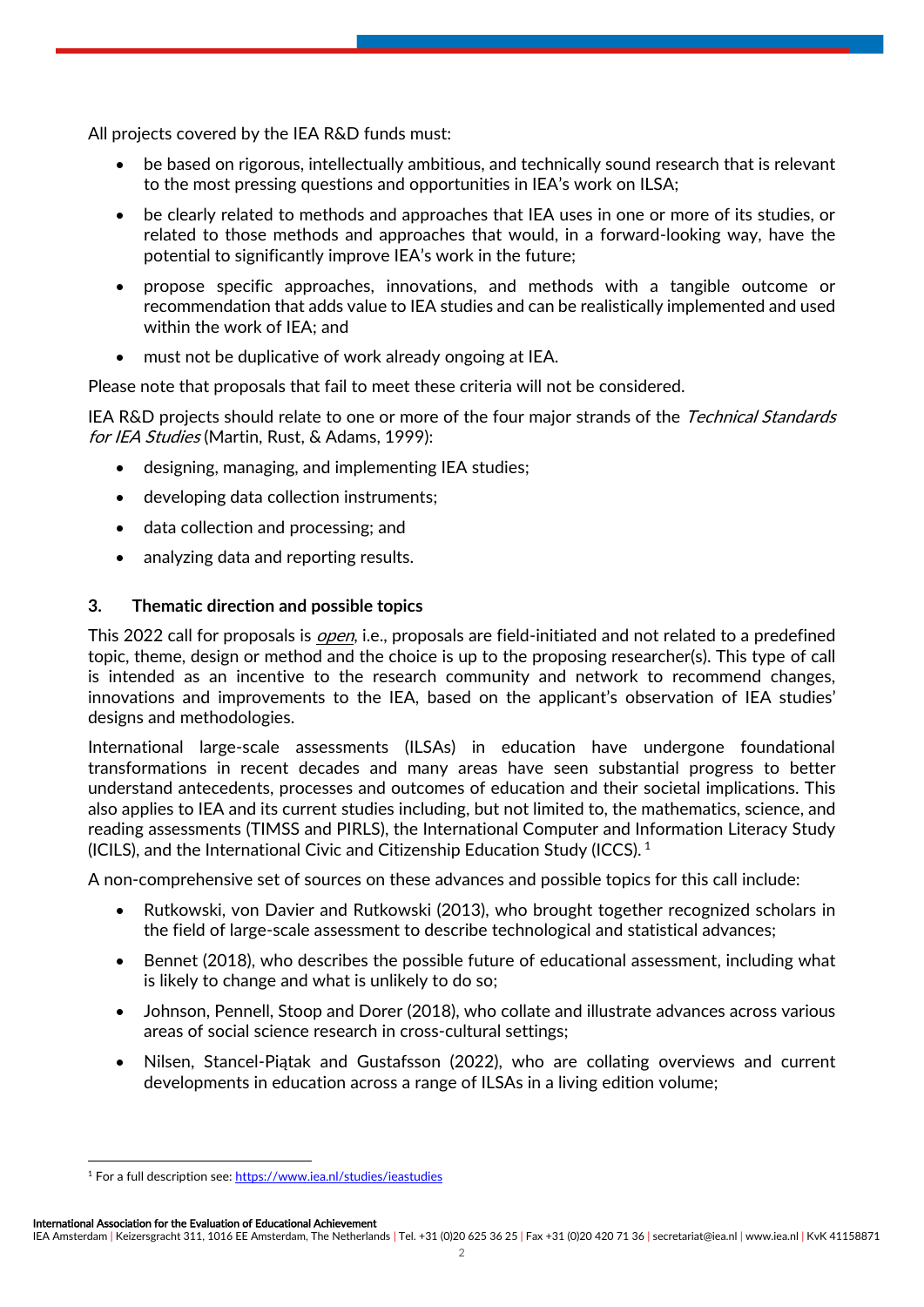• and, specific to the IEA context, Wagemaker (2020) provides an overview of key validity, reliability, and comparability considerations and advances for contemporary IEA studies.

Applicants are also strongly recommended to consult international and technical reports for IEA studies and related materials.

Although this is not a requirement, topics may relate to a specific area or study phase or cut across a number of them. IEA typically organizes the implementation of its studies around 10 keys phases: (1) defining policy goals and research questions; (2) developing assessment, conceptual and/or contextual frameworks; (3) developing and piloting instruments (assessments and questionnaires); (4) translation and translation verification; (5) sample design and selection; (6) technical standards and field operations; (7) data collection and quality observations; (8) data management and cleaning; (9) scaling and analyses; and (10) reporting and dissemination.

Proposals can also be related to other quality frameworks, including the *total survey error* paradigm (Biemer et al., 2017) or the *Cross-cultural Survey Guidelines* (CCSG; Survey Research Center, 2016), i.e., those covering major aspects across the full lifecycle of international surveys and assessments.

## **4. Evaluation process and criteria**

The review process will consist of a single-blind review approach. The identity of the applicant(s) will be known to the reviewer(s) but not vice versa. A minimum of two reviewers, typically one from IEA's staff and one from the wider network of experts, will be assigned to each proposal based on their methodological and/or subject matter expertise. Internally authored IEA proposals will only be sent to external reviewers. In cases of conflicting/pronounced differences in scoring, a third reviewer may be involved at the IEA's discretion.

At all stages, those with conflicts of interest regarding a particular proposal will be excused from both the review process as well as subsequent award decisions.

Following an initial screening for eligibility (see Section 2 above), reviewers will evaluate all in-scope proposals for scientific quality and originality using the following set of criteria.

- Significance/relevance of the project for IEA
- Theoretical background
- Research design, rigor, and ambition
- Potential impact and feasibility / "theory of change"
- Adequacy of budget, relative to the call's funding tiers
- Appropriateness of timeline
- Project team competence and qualification

Each criterion will be rated on the scale:  $1 = poor$ ,  $2 = full$  fulls minimal requirements,  $3 = good$ ,  $4 =$ outstanding.

Proposals that use data and/or insights from multiple countries and those that have relevance for multiple countries and/or across IEA studies are preferred.

Proposals will be reviewed, and any requests for clarification made, within about a two-month period following the submission deadline.

The R&D funds administrators will formulate recommendations based on the merit and transactional value of the reviewed proposals for IEA and submit those to the IEA Standing Committee, which will decide on the projects to fund, followed by award notification (or rejection) in about July 2022.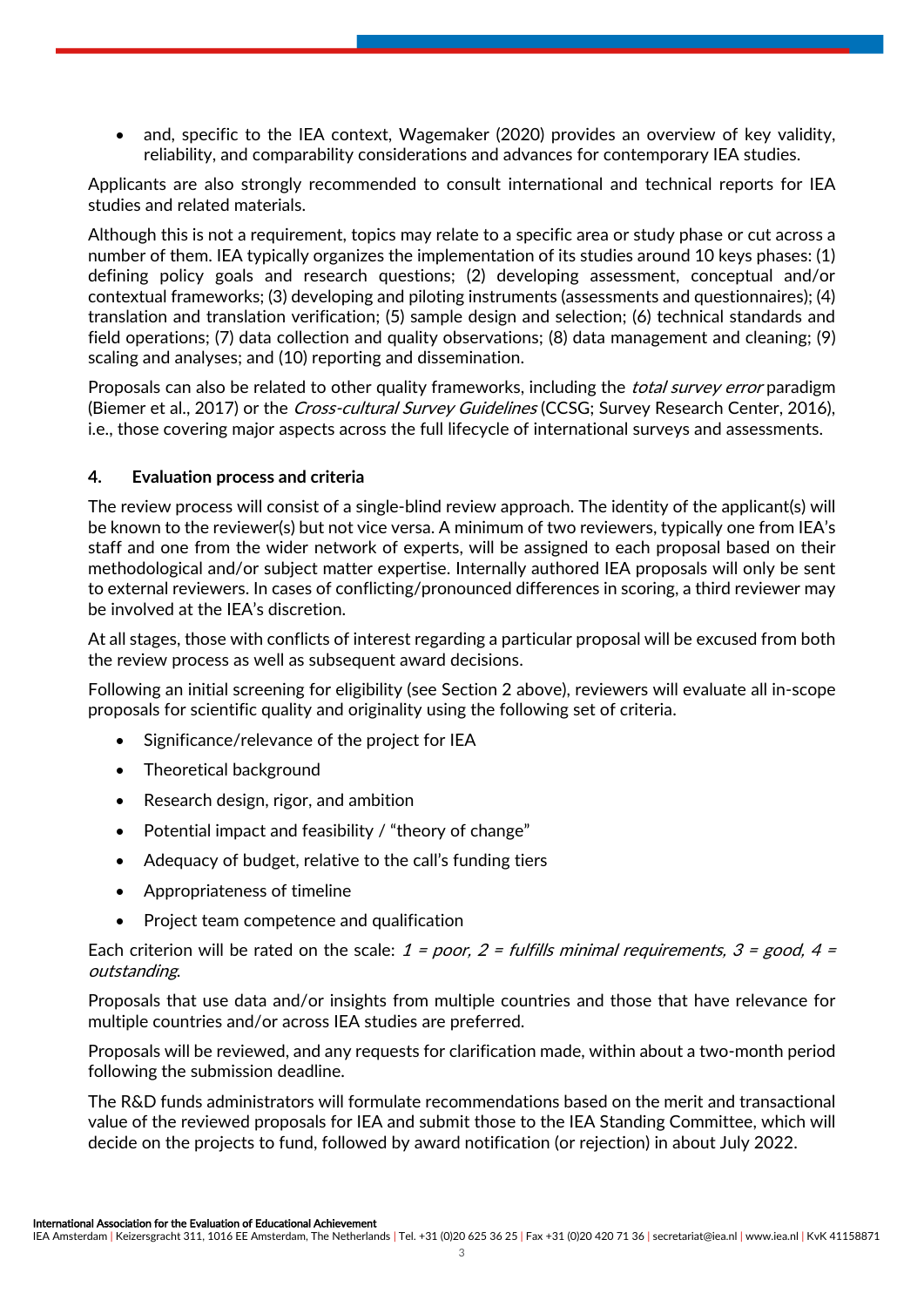Successful applicants will be offered a sponsored research agreement with the IEA where the proposal constitutes the statement of work. A clear timeline (see Section 5 for guidance) and required progress reports to IEA, including to its Technical Executive Group (TEG) and the Publication and Editorial Group (PEC), will be specified. If new intellectual property is generated as part of the work, this shall be vested in the IEA yet include an appropriate return license. Finally, the agreement will specify the type of product/deliverable (typically a research report or manuscript for a journal) as well as the conditions for its public sharing, noting that the IEA is committed to the principle of open access/science (e.g., using Creative Commons licensing).

Successful proposals, provided that a research agreement is in place by that time, will be announced to IEA members at the IEA General Assembly in October 2022. Public announcements on the IEA website and social media will be made in the months following.

Rejected proposals might be invited for re-submission or can be re-submitted by the lead researcher(s) for subsequent calls for proposals, provided that substantial concerns and feedback are addressed in the revised proposal. On request, the reviewers' comments on the proposal will be provided.

IEA reserves the right to accept or reject any or all proposals. IEA further reserves the right to reject proposals from an applicant who, in the opinion of IEA, has previously failed to perform properly, failed to complete work on time, or is not in a position to perform the work.

### **5. Guidelines for submission**

There is no requirement to submit a letter of intent. There is no requirement to separate technical and financial proposals. The process starts with a full proposal, which must be submitted in English and electronically via the third-party grant management system used by IEA (see link below). This requires the applicant to register on the platform and accept the respective data privacy policies.

Required proposal information includes:

- Summary (up to 500 words)
- Theoretical background, research design and possible impact (each up to 1,000 words)
- References (no limit)
- Timeline and milestones
- Budget, notes, and justification
- Lead researcher information (including CV) and team member bios and roles (each up to 250 words per person)
- Declaration of no conflicts of interest with respect to commercial/financial interests
- Declaration of intent and name of an authorized representative of the organization

Biographical notes on team members should highlight the relevance of the person's expertise and experience to the proposed activities.

Importantly, proposals need to discuss the type and use of project outcomes or product envisaged (e.g., a tool, methodology, or framework). Further, proposals should clearly describe the extent to which collaboration with IEA and/or access to non-public/confidential information is expected or required.

When developing timelines, proposals should assume a start date of October 1, 2022, preferably earlier. As outlined in the evaluation process and criteria, it is envisaged that most projects will be completed within three to six months (tier 1) or six to twelve months (tier 2). Starting later or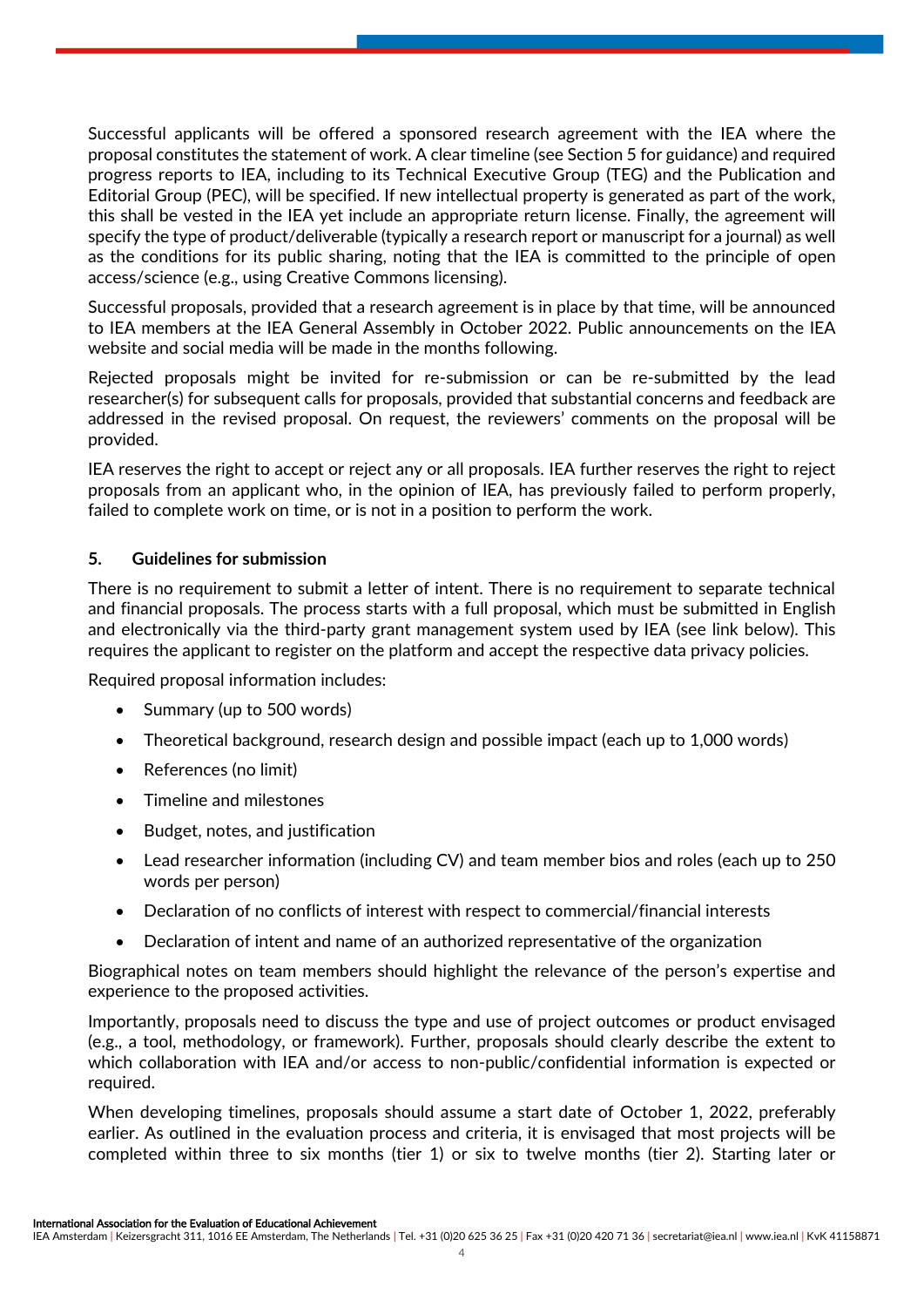extending the duration is possible but requires clear justification. However, it is important for the IEA to provide a final report no later than by the time of the following General Assembly meeting, assumed to take place in October 2023, if possible.

Budgets must include the expected number of working days needed to complete each activity related to the project and a total budget in Euros or US dollars. Funding would be provided as a lump sum and can be used for staff (including one's own position) and direct project costs (e.g., travel, software, publication). Indirect cost charges and institutional overheads need to be clearly described and justified and should be kept to a minimum. Applicants should also describe if and to what extent the proposed project has previously received or will receive co-funding from other sources, including the applying organization's own funds.

Additional guidance on completing the electronic proposal form are provided in the Good Grants platform.

# **All proposals must be submitted via Good Grants: [https://ieard.grantplatform.com](https://ieard.grantplatform.com/) The deadline for proposals is Monday,** 4 April **2022 at 13:00 CET.**

#### **6. Further information**

Questions may be submitted at any time to Lauren Musu and Ralph Carstens via [rd@iea.nl.](mailto:rd@iea.nl)

An informational webinar will be hosted by IEA to present the R&D call for proposals and address the questions of interested researchers on Tuesday, 22 February 2022 at 14:00 CET. For registration, pleas[e click here.](https://forms.office.com/pages/responsepage.aspx?id=ebsX43kQv02xujVAogvUQOqKAIbZg-tFhWl4-PI1QeNUN1BCSEVQQ0xNN1gyQkFHME5VOEtYTVQ1Si4u&wdLOR=c0CF9D7FB-4222-4C76-8192-CFD25B283936)